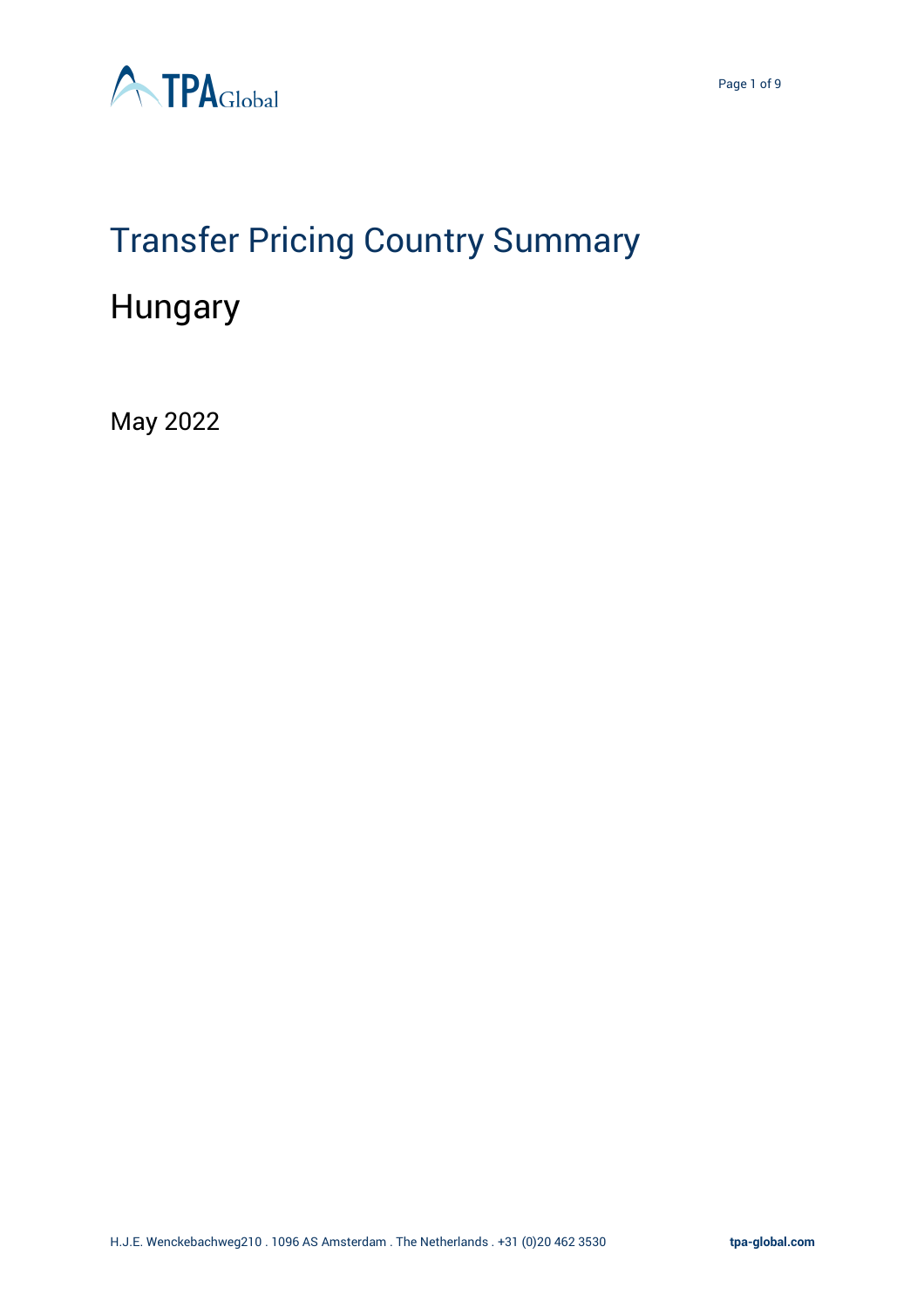# **ATPA**Global

| 1.           |    |                                                                               |
|--------------|----|-------------------------------------------------------------------------------|
| 2.           |    |                                                                               |
|              | a) |                                                                               |
|              | b) |                                                                               |
|              | c) |                                                                               |
|              | d) |                                                                               |
|              | e) |                                                                               |
| f)           |    |                                                                               |
| 3.           |    |                                                                               |
|              | a) |                                                                               |
|              | b) |                                                                               |
|              | c) |                                                                               |
|              | d) |                                                                               |
|              | e) |                                                                               |
| f)           |    |                                                                               |
|              | g) |                                                                               |
|              | h) |                                                                               |
| i)           |    | Production Process for TP Relevant Returns, Documents, Forms and Financials 7 |
| j)           |    |                                                                               |
|              | k) |                                                                               |
| $\mathsf{I}$ |    |                                                                               |
|              | m) |                                                                               |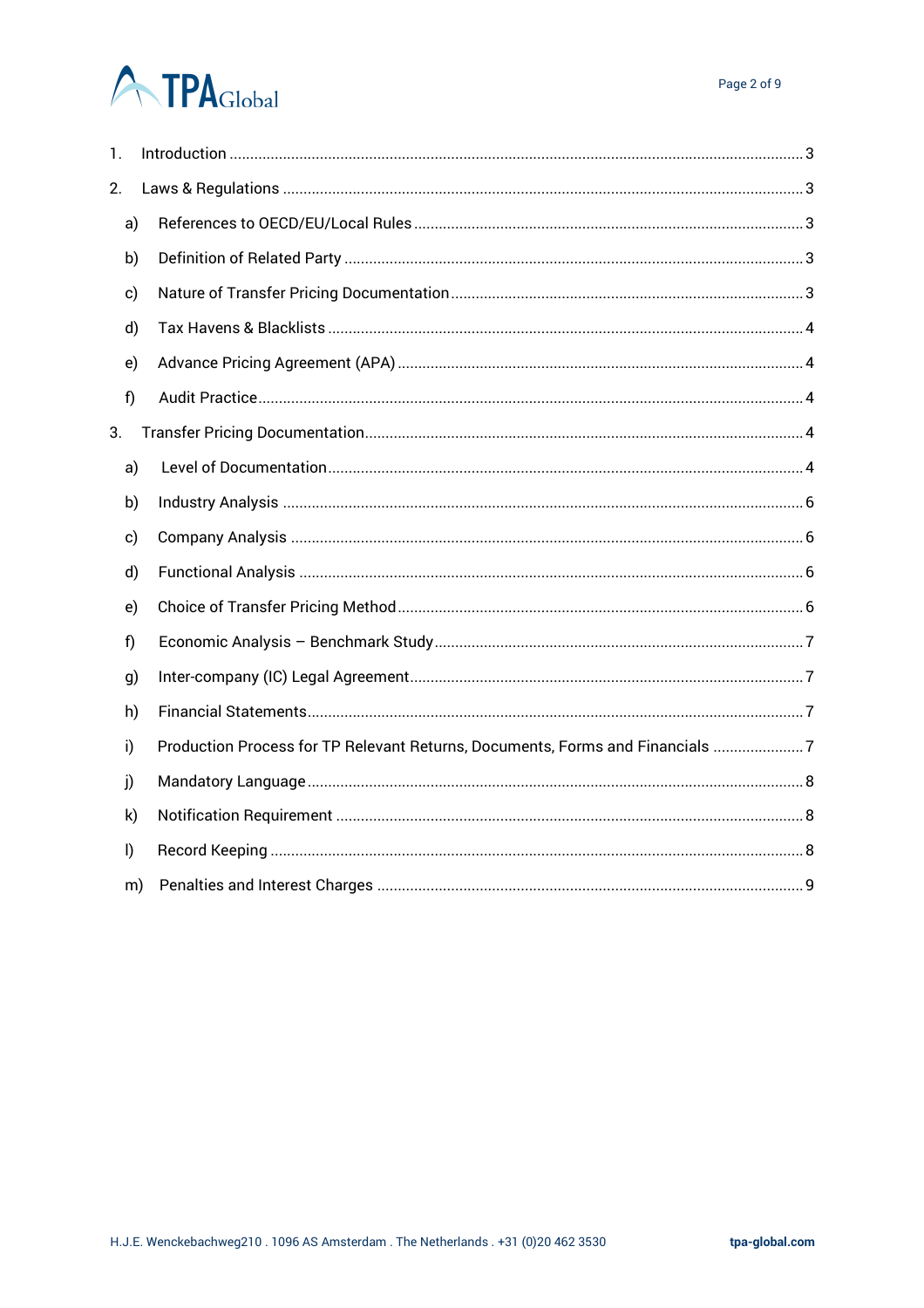

# <span id="page-2-0"></span>1. Introduction

The application of the arm's length principle between related parties is prescribed by Section 18 of the Act LXXXI of 1996 on Corporate Income Taxation (CIT Act). In late 2017, the Hungarian Ministry for National Economy issued Decree 32/2017 - on the basis of Article 18 (5) of CIT Act -, based on which related companies shall document the arm's length price, the method used for establishing the arm's length price, and all evidence or circumstances supporting them, for the intra-group transactions. When applying the arm's length principle, the CIT Act refers to the OECD Transfer Pricing Guidelines as the basis of the legislation. Act XXXVII of 2013 incorporates the Country-by-Country Reporting ("CbCR") requirements in the Hungarian legislation. CbCR requirements have been implemented in line with the BEPS Action Plan and Council Directive (EU) 2016/881. The first year to be covered starts from January 1, 2016 for Hungarian parent companies and surrogate parents, whereas other group entities are affected from January 1, 2017 onwards

# <span id="page-2-2"></span><span id="page-2-1"></span>2. Laws & Regulations

- a) References to OECD/EU/Local Rules
- Section 18 of the Act LXXXI of 1996 on Corporate Income Taxation (CIT Act)
- Decree 32/2017
- Act XXXVII of 2013

# b) Definition of Related Party

<span id="page-2-3"></span>Related parties are defined as enterprises that would meet any of these:

- Connected by direct or indirect majority (more than 50%) shareholding (voting rights);
- Have a common direct or indirect majority shareholder;

• One is able to appoint or dismiss the majority of the key management or the supervisory board of the other enterprise;

• Foreign entrepreneur with domestic branch;

• Domestic entrepreneur with foreign branch; or • Have the same managing directors or have the same management.

# c) Nature of Transfer Pricing Documentation

<span id="page-2-4"></span>A transfer pricing documentation should be prepared if the taxpayer performs a controlled transaction with any of its related parties. Taxpayers are exempted from documentation obligation in any of the following cases:

• The taxpayer qualifies as a small-sized entrepreneur;

• Transactions performed with private persons in a status other than private entrepreneurs (such as transactions with the owners);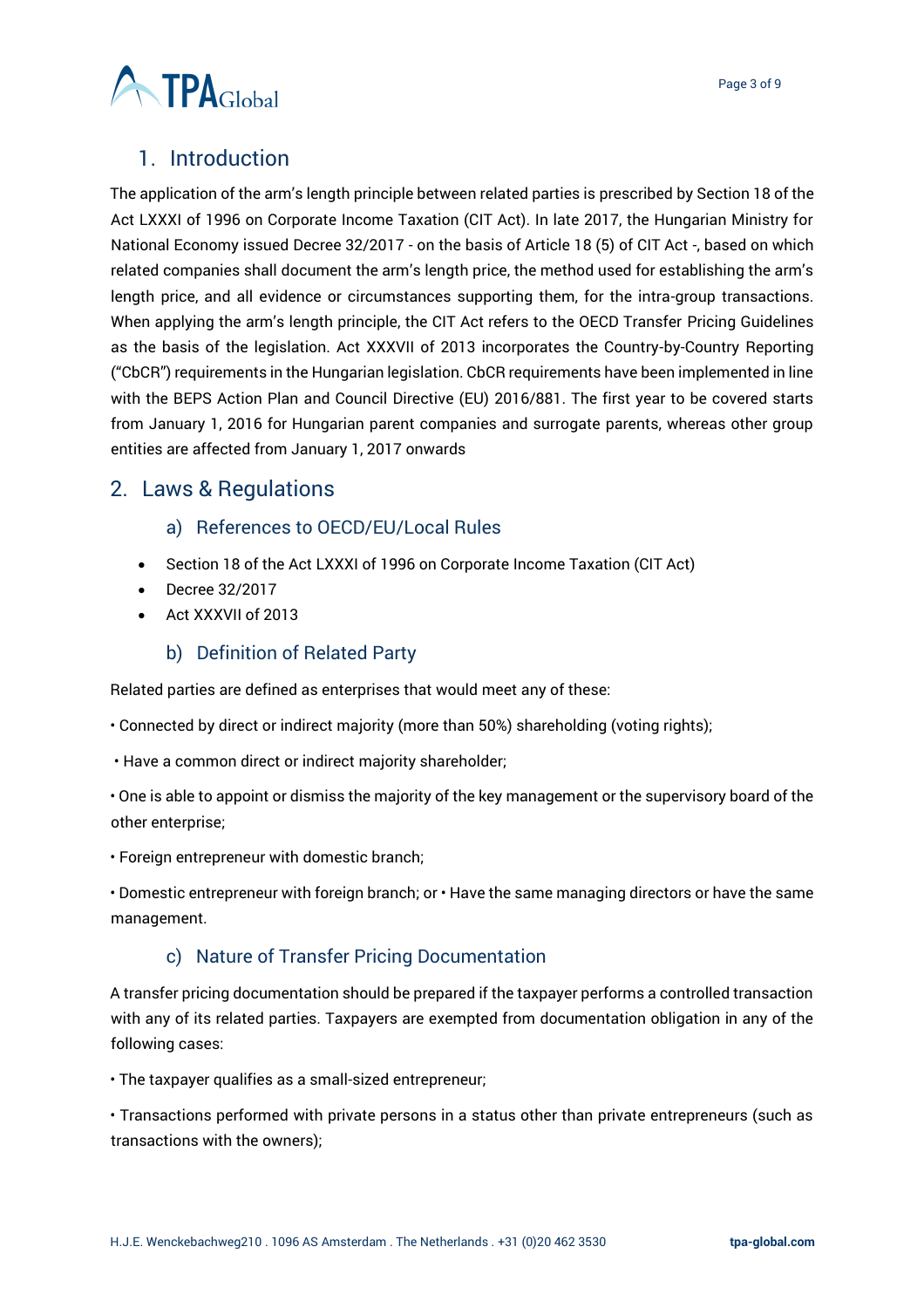

• The arm's length price of the given transaction had been assessed and agreed with the tax authority in the frame of an APA;

- Cost recharges;
- Money transfers made free of charge;
- Transactions performed on the stock exchange;

• The price of the transaction is fixed by legislation or authority assessment; • The arm's length value of the intra-group transaction does not exceed 50 million HUF (approximately 165,000 EUR) per fiscal year

#### d) Tax Havens & Blacklists

<span id="page-3-0"></span>Hungary does not have an official tax haven list. Further, it shall be mentioned that many countries, as well and the European Parliament has put Hungary in the list of countries with traits of a tax haven.

#### e) Advance Pricing Agreement (APA)

<span id="page-3-1"></span>APAs are available as from January 1, 2007. Applications can be made for future transactions on a unilateral, bilateral or multilateral basis for a period of minimum 3 and maximum 5 years (with a possible extension for further three years). An application fee of 2 million HUF (~6,500 EUR) will be charged per each agreement. The fee of preliminary consultation is 500 thousand HUF  $(\sim 1.625 \text{ EUR})$ per consultation. The maximum timeframe for making a decision on the application is 120 days, which may be prolonged by 60 days twice.

#### f) Audit Practice

<span id="page-3-2"></span>Transfer pricing has been in the focus of the Tax Authority since 2004. Transfer pricing may be audited during a general examination or audits only with transfer pricing focus can be ran. Those taxpayers may expect tax audits with a higher probability that generate losses on a continuous basis, or that pay a high-volume management or royalty fee. Entities paying or receiving a loan interest are also in the focus.

# <span id="page-3-3"></span>3. Transfer Pricing Documentation

#### a) Level of Documentation

<span id="page-3-4"></span>The Hungarian legislation follows the BEPS recommendations. In line with Decree 32/2017, the documentation consists of the master file and the local file, therefore the subsidiaries themselves are ultimately liable for the preparation even for the master file. The master file-local file approach is mandatory from 2018 onwards, however, taxpayers may satisfy their documentation obligations upon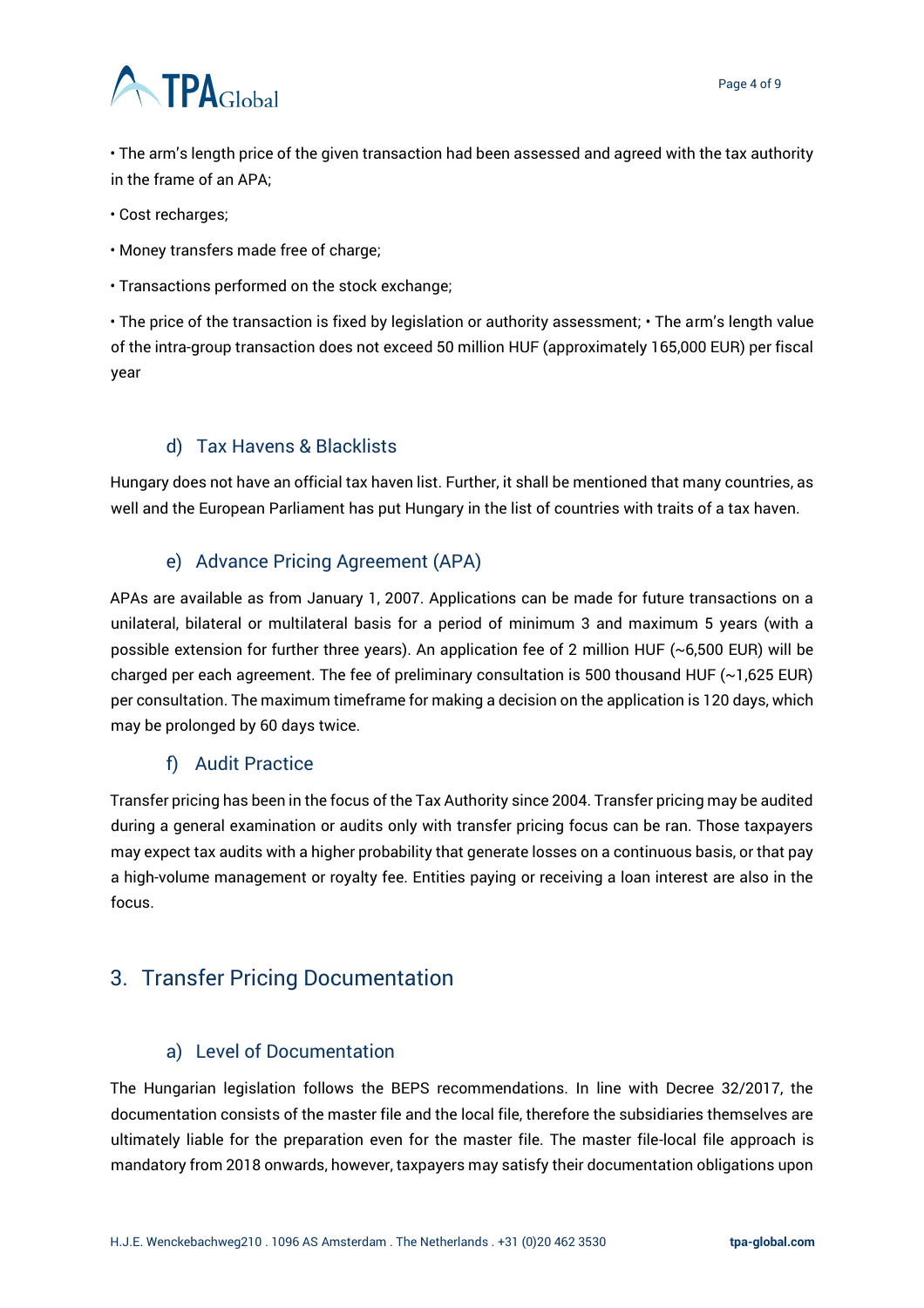# **ATPA**Global

the formerly effective legislation and prepare a standalone study in respect of 2017 for the last time. The content and formal requirements of the local file are as follows:

#### • **Administrative information**

o Date of preparing the documentation;

o Registered seats and tax ID numbers of the parties;

o Copy of such effective unilateral, bilateral and multilateral APAs and other taxation agreements should be attached, that were issued by an authority other than the Hungarian Tax Authority;

o General administrative information on any closed authority and court cases related to the assessment of the arm's length price of the transactions covered by the documentation.

#### • **General information on the local entities and its operations**

o Detailed information regarding the local entity's management and reporting flow, the business strategy and the list of the competitors;

o Information on business restructurings and transfer of intangible assets;

#### • I**nformation specific for the local entities' intra-group transactions**

o General presentation and the general administrational information of the concerned intragroup transactions;

o the copy of the intercompany agreements, or a detailed presentation of the contract if the parties entered into a verbal agreement;

o Detailed functional analysis in respect of all parties engaged in the intercompany transaction, mentioning any changes having taken place compared to the previous years;

o Identification of the most appropriate transfer pricing method with respect of the nature and type of the intra-group transaction and the availability of the comparable data;

o Methodology for the comparability analysis;

o Source of data to be used in the course of the comparability analysis;

o Presentation of the selected internal and external comparable transactions, including the financial data of the independent comparable entities used in the comparability analysis for identifying the arm's length remuneration.

o Selection of the tested party (when using a one-sided transfer pricing method),

o Providing an explanation for using a multi-year comparability analysis.

o A conclusion determining whether the applied transfer prices were at arm's length.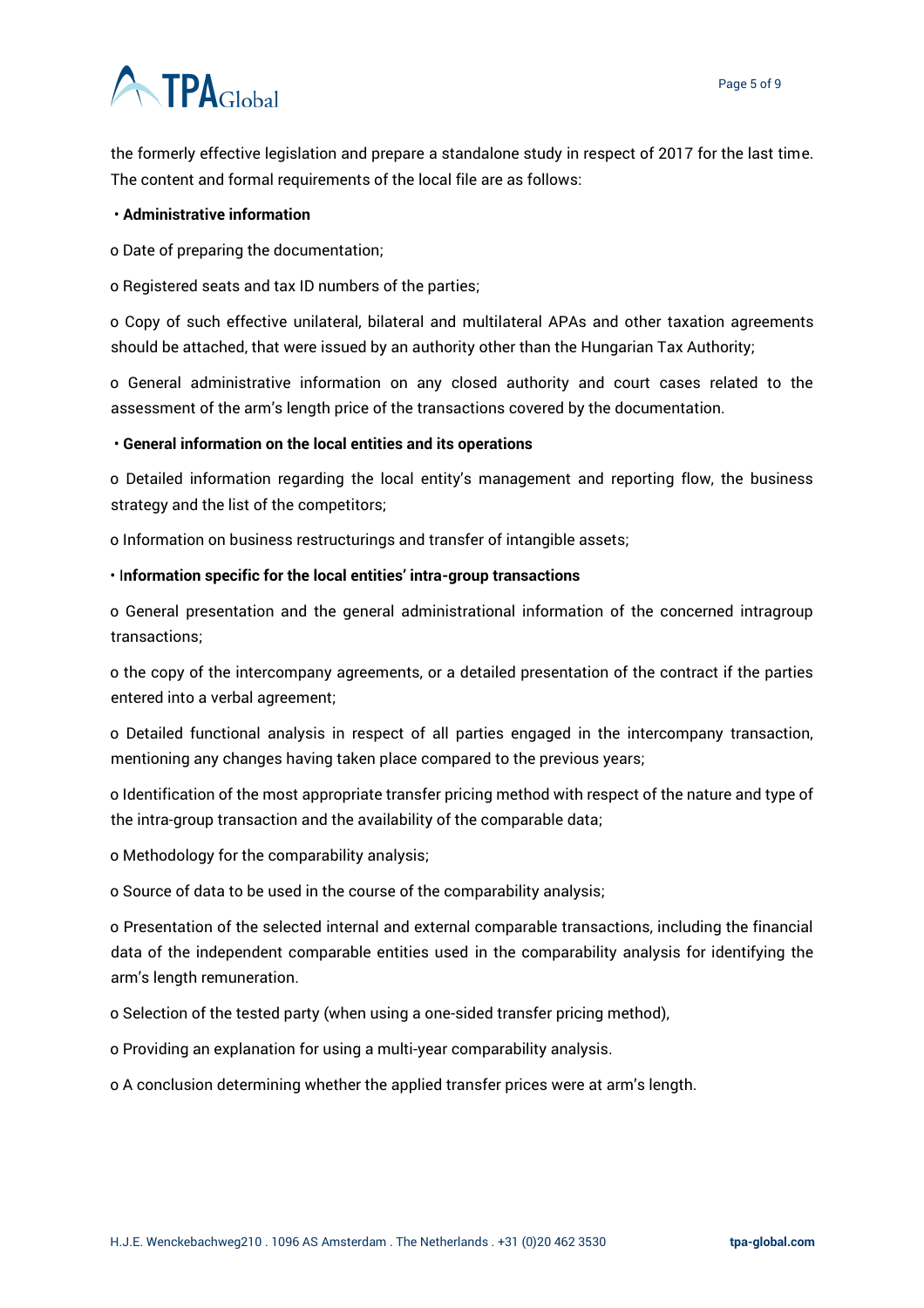# b) Industry Analysis

<span id="page-5-0"></span>By identifying value drivers for the relevant industry, a first indication of the level of profitability common in the industry is being given.

# c) Company Analysis

<span id="page-5-1"></span>A description of the management structure of the local entity, a local organisation chart, and a description of the individuals to whom local management reports and the country(ies) in which such individuals maintain their principal offices.

A detailed description of the business and business strategy pursued by the local entity including an indication whether the local entity has been involved in or affected by business restructurings or intangibles transfers in the present or immediately past year and an explanation of those aspects of such transactions affecting the local entity.

# d) Functional Analysis

<span id="page-5-2"></span>In conducting a functional analysis, an assessment is made of the significant activities and responsibilities that are performed by the related parties relevant to the Intercompany Transactions under review, the tangible and intangible assets that are employed and the risks that are borne in undertaking the business activities. Such an assessment is consistent with the recommendations that have been made in the OECD Guidelines at paragraph 1.51.

# e) Choice of Transfer Pricing Method

<span id="page-5-3"></span>The OECD methods are generally acceptable depending on the facts and the circumstances of the case. There is no hierarchy of methods. The following methods are accepted in the CIT Act:

- Comparable Uncontrolled Price Method
- Resale Price Method
- Cost Plus Method
- Transactional Net Margin Method
- Profit Split Method If none of these methods is applicable, the tax payer may use another approach.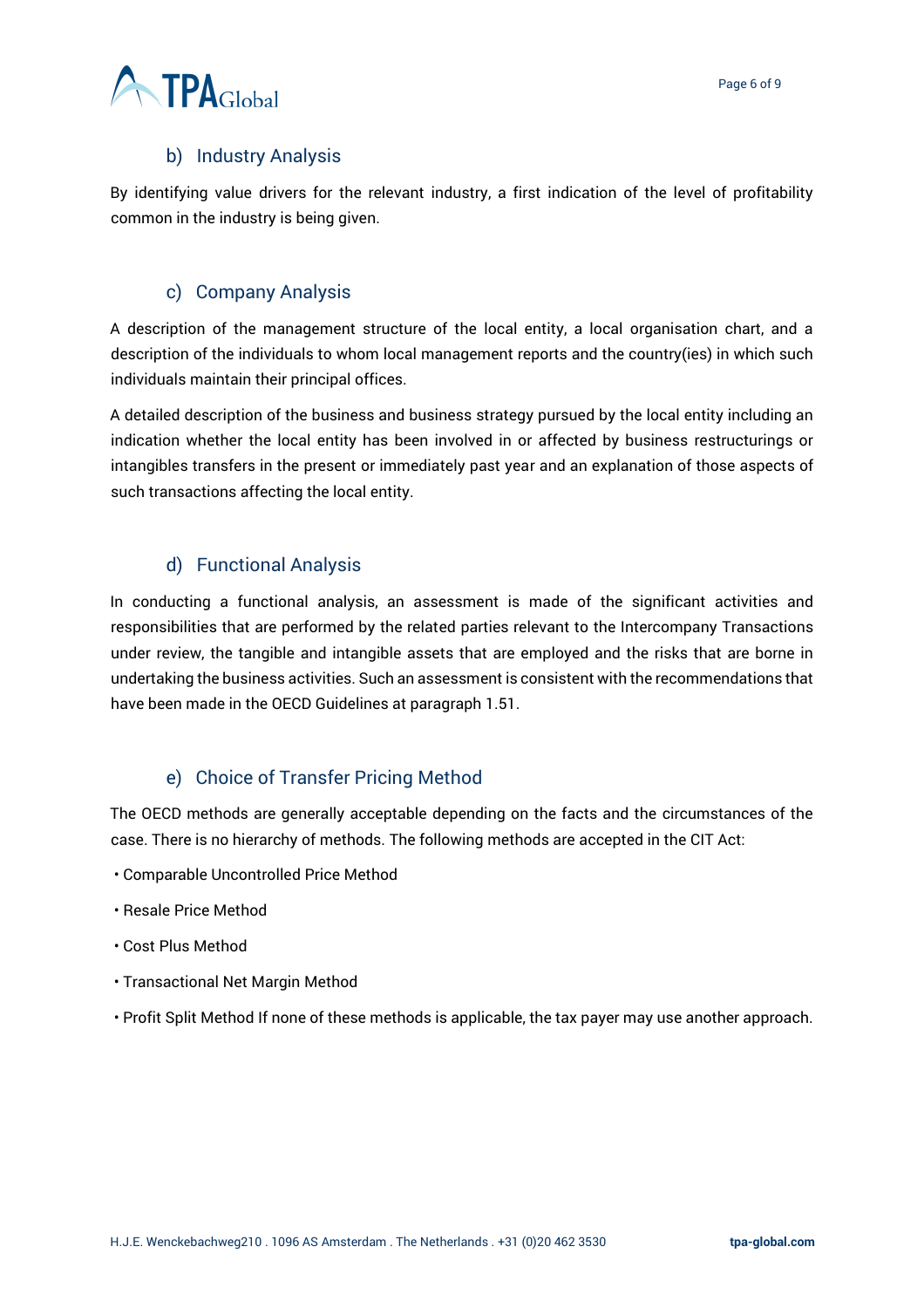

# f) Economic Analysis – Benchmark Study

<span id="page-6-0"></span>Taxpayers are required to provide a BM study to determine the arm's length range of the transactions. Hungarian comparables are strongly preferred though in case the comparables are lacking, the taxpayer may use international comparables.

# g) Inter-company (IC) Legal Agreement

<span id="page-6-1"></span>Although an Inter-company legal agreement formalizes the business and financial relationship between group entities, the legal agreements have a lower ranking since the OECD 2017 Guidelines made the ''conduct of parties'' the prevailing concept.

# h) Financial Statements

<span id="page-6-3"></span><span id="page-6-2"></span>Taxpayers are required to disclose intra-company transactions in their Financial Statements.

# i) Production Process for TP Relevant Returns, Documents, Forms and Financials

In the chart below, the existence of the filing requirements with the details of which format is used, the latest filing date, notification requirement and its deadline, thresholds to be applied in case it exists, and the required languages are demonstrated. This information can be seen respectively for CIT, master file, local file, CbCR, local forms, annual accounts and segmented P&L documentations.

|                   | Prepare or<br>File? | Format                    | <b>Deadline</b>          | <b>Notification</b><br>Deadline* | Threshold*<br>(Yes/No) | Local Language<br>(Yes/No)*(If "No",<br>it can be filed in<br>English) |
|-------------------|---------------------|---------------------------|--------------------------|----------------------------------|------------------------|------------------------------------------------------------------------|
| Corporat          |                     |                           | the last day             |                                  |                        |                                                                        |
| e Income          | <b>File</b>         |                           | of the 5th               |                                  |                        |                                                                        |
|                   |                     | Local<br>GAAP and         | month from<br>the end of |                                  |                        |                                                                        |
| Tax               |                     | <b>IFRS</b>               | the tax year             | No.                              | No.                    | Yes                                                                    |
|                   |                     |                           | within 12                |                                  |                        |                                                                        |
|                   | Prepare             |                           | months after             |                                  |                        |                                                                        |
| <b>Master</b>     |                     |                           | the last day             |                                  |                        |                                                                        |
| <b>File</b>       |                     | <b>OECD</b>               | of the                   |                                  |                        |                                                                        |
|                   |                     | <b>Guidelines</b>         | group's                  |                                  |                        |                                                                        |
|                   |                     | 2017                      | financial year           | No.                              | Yes                    | <b>No</b>                                                              |
|                   |                     |                           | the last day             |                                  |                        |                                                                        |
| <b>Local File</b> | Prepare             |                           | of the 5th               |                                  |                        |                                                                        |
|                   |                     | <b>OECD</b><br>Guidelines | month from<br>the end of |                                  |                        |                                                                        |
|                   |                     | 2017                      | the tax year             | No.                              | Yes                    | <b>No</b>                                                              |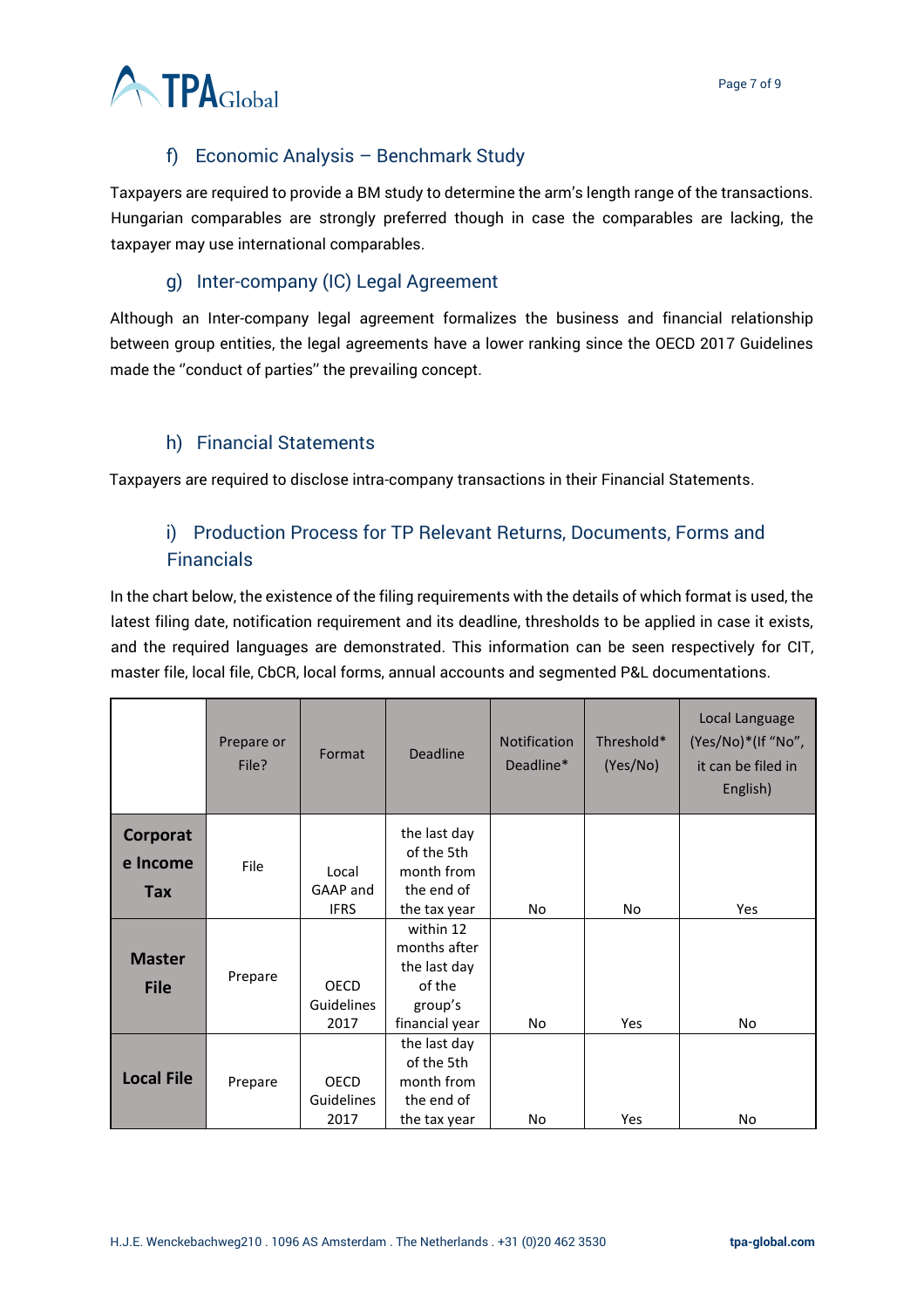

| <b>CbCR</b>                                                                                                                                                                | File    | <b>OECD</b><br>Guidelines<br>2017 | within 12<br>months after<br>the last day<br>of the<br>group's<br>financial year | The last day<br>of the given<br>financial<br>year | $Yes -$<br>Annual<br>turnover of<br><b>EUR 750</b><br>million | No  |  |  |  |
|----------------------------------------------------------------------------------------------------------------------------------------------------------------------------|---------|-----------------------------------|----------------------------------------------------------------------------------|---------------------------------------------------|---------------------------------------------------------------|-----|--|--|--|
| Local<br>form X                                                                                                                                                            | N/A     | N/A                               | N/A                                                                              | N/A                                               | N/A                                                           | N/A |  |  |  |
| Local<br>form Y                                                                                                                                                            | N/A     | N/A                               | N/A                                                                              | N/A                                               | N/A                                                           | N/A |  |  |  |
| <b>Local</b><br>form Z                                                                                                                                                     | N/A     | N/A                               | N/A                                                                              | N/A                                               | N/A                                                           | N/A |  |  |  |
| <b>Annual</b><br><b>Accounts</b>                                                                                                                                           | Prepare | <b>EU IFRS</b>                    | End of each<br>business year                                                     | N/A                                               | Yes                                                           | Yes |  |  |  |
| <b>Segment</b><br>ed P&L                                                                                                                                                   | N/A     | N/A                               | N/A                                                                              | N/A                                               | N/A                                                           | N/A |  |  |  |
| * Country has signed the MCAA agreement for the filing of CBCR.                                                                                                            |         |                                   |                                                                                  |                                                   |                                                               |     |  |  |  |
| * Country does not request as much and detailed information from smaller and less complex enterprises<br>(SME's included) than it does from large and complex enterprises. |         |                                   |                                                                                  |                                                   |                                                               |     |  |  |  |

# j) Mandatory Language

<span id="page-7-0"></span>Hungarian, English, German and French documents must be accepted by the Tax Authority. However, it is recommended having a Hungarian summary as the Tax Officers may not speak all of these languages

#### k) Notification Requirement

<span id="page-7-2"></span><span id="page-7-1"></span>Upon request, taxpayers have 3 days to submit their TP documentation to the tax authority.

# l) Record Keeping

Records must be kept in Hungary for a period of 5 years.